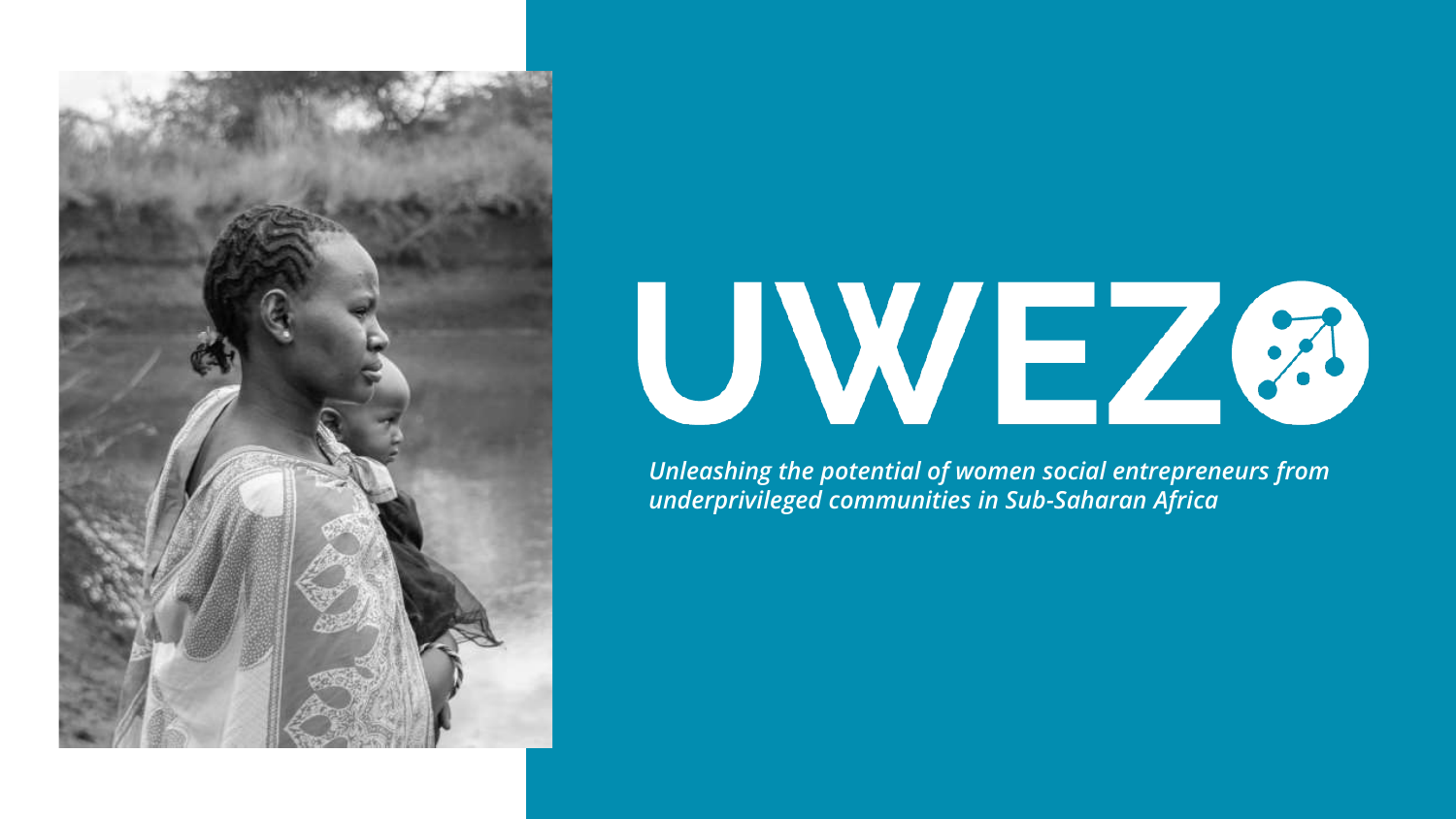### **CONTENTS**

| KEY CHALLENGES IDENTIFIED IN SUB-SAHARAN AFRICA | $p.3 - 6$   |
|-------------------------------------------------|-------------|
| BEHIND THE UWEZO PROJECT: WHO WE ARE            | $p.7 - 9$   |
| OUR SOLUTION: THE UWEZO PROJECT                 | $p.10-13$   |
| <b>OUR PILOT EDITION IN TANZANIA</b>            | $p.14 - 22$ |
| <b>WHAT COMES NEXT?</b>                         | p.22-25     |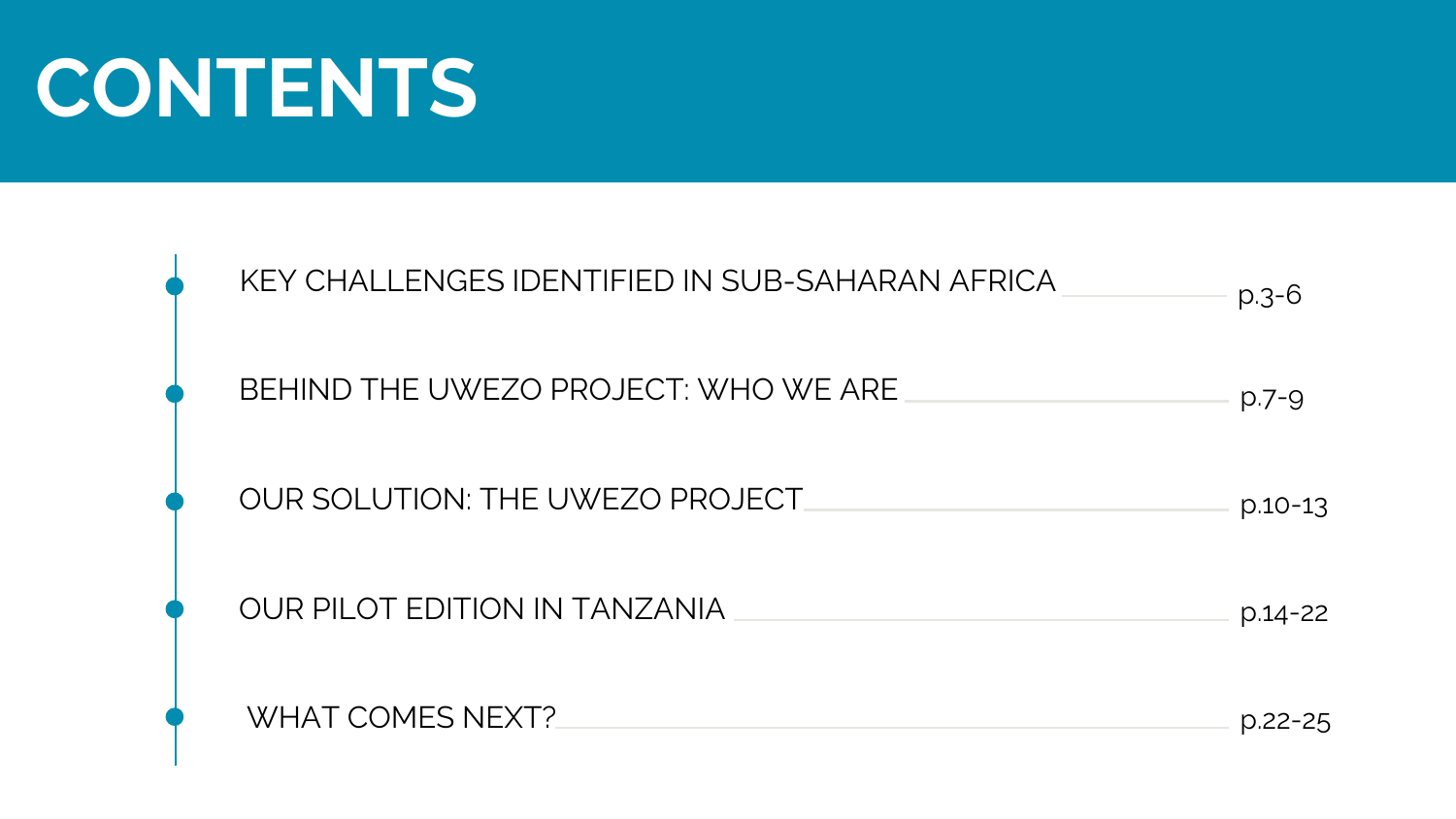# **KEY CHALLENGES IDENTIFIED IN SUB-SAHARAN AFRICA**

- Rampant social & environmental issues…
- … Are reinforced by the Covid-19 crisis
- … And could be fixed by the untapped potential of women entrepreneurs

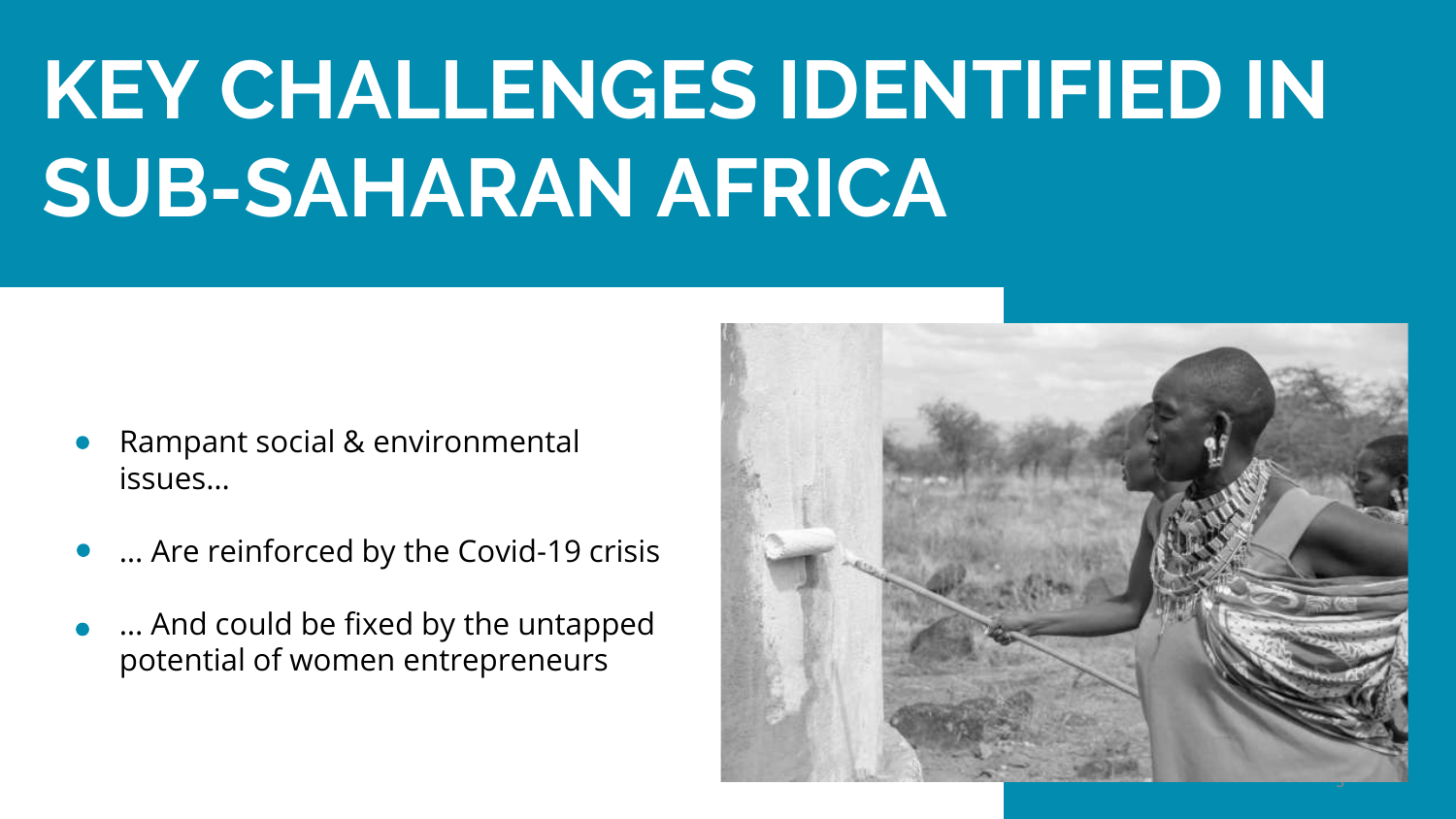# **SUB-SAHARAN AFRICA**

### Rampant social & environmental issues



### **POVERTY**

– *« expected to be home to about a third of the people who are newly impoverished by COVID-19".* In Tanzania, 49,4% of the population lives below the poverty line  $(1,90\$  per day).<sup>(1)</sup>

### **GENDER INEQUALITIES**

Sub-Saharan Africa is the lowest ranking region in the SDG Gender Index and should gender equality continue to progress at the same rate, Sub-Saharan Africa would still need 121.4 years to close its gender gap.(2)

### **CLIMATE CHANGE**

In SSA, temperature is now increasing by 0.4°C per decade in Africa, more than the global warming rate of 0.2°C to 0.25°C<sup>(3)</sup>. Moreover, strong physical and ecological effects of climate change intersect with large populations of poor and vulnerable communities, with fewer resources for coping.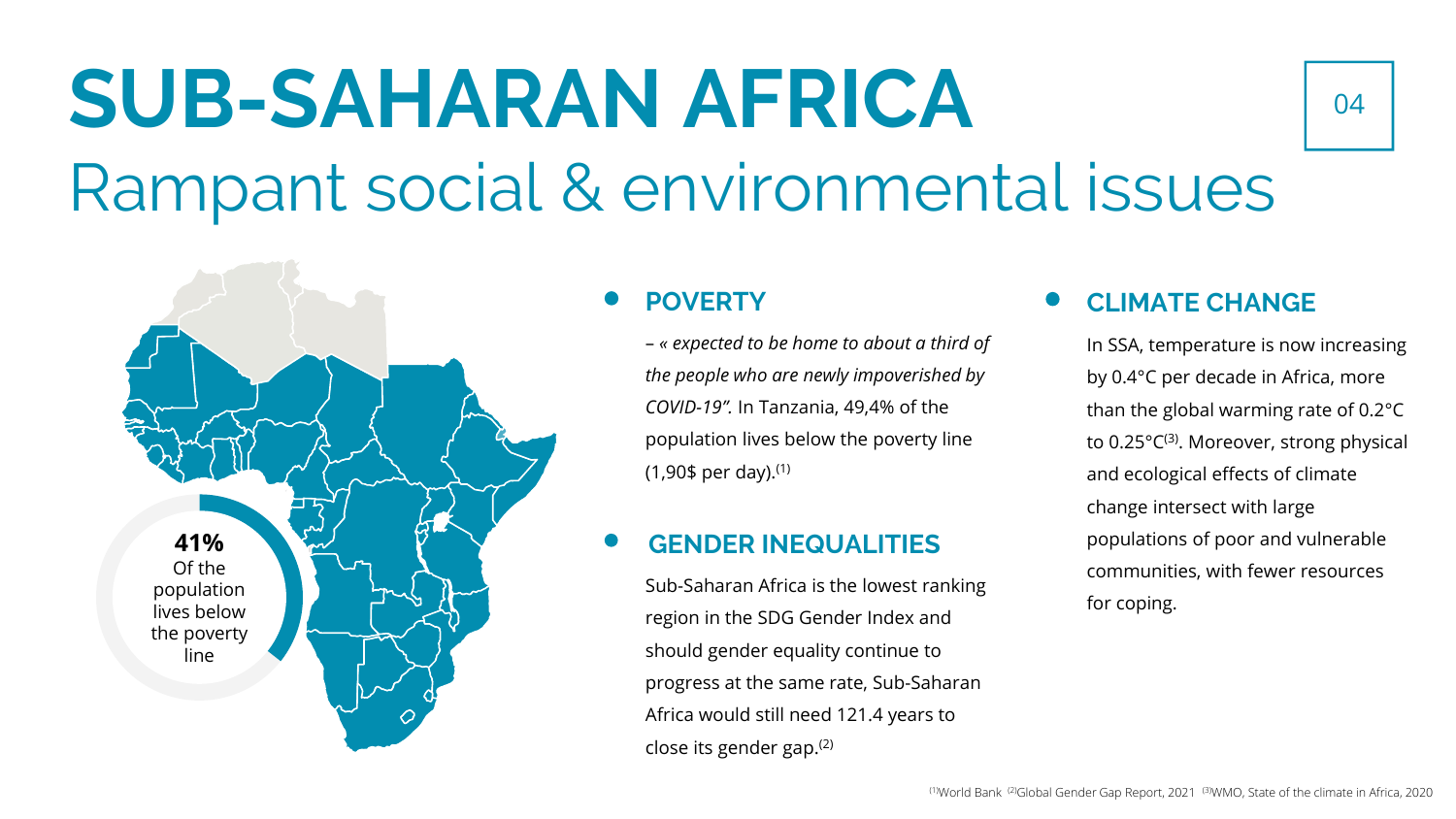### **COVID-19** A worsening of the key challenges



#### **WOMEN ARE MORE LIKELY TO LOSE THEIR JOBS**

According to McKinsey, women are 1.8 times more likely to lose their jobs than men during the epidemic

#### **WOMEN ARE LESS RESILIENT TO ECONOMIC SHOCKS**

"Across the globe, women earn less, save less, hold less secure jobs, are more likely to be employed in the informal sector. They have less access to social protections and are the majority of single-parent households. Their capacity to absorb economic shocks is therefore less than that of men. $''^{(1)}$ 

#### **WOMEN ARE THE MOST VULNERABLE**

"Women and girls are particularly hard hit by many of these impacts, with an increase in gender-based violence also being reported in multiple African countries."(2)

### **A threat to gender equality A source of increased poverty**

#### **EXTREME POVERTY IS BOOMING AGAIN**

"The pandemic could also drive up to 40 million people into extreme poverty in Africa in 2020, erasing at least five years of progress in fighting poverty." (²)

#### **INEQUALITIES ARE EXACERBATED**

The World Bank has shown that COVID-19 has exacerbated already existing inequalities. "As lockdowns have disproportionately affected informal sectors and small and medium-size companies in the service sector, less educated workers, those with temporary contracts, the self-employed, and women have been most severely impacted by the crisis."(2)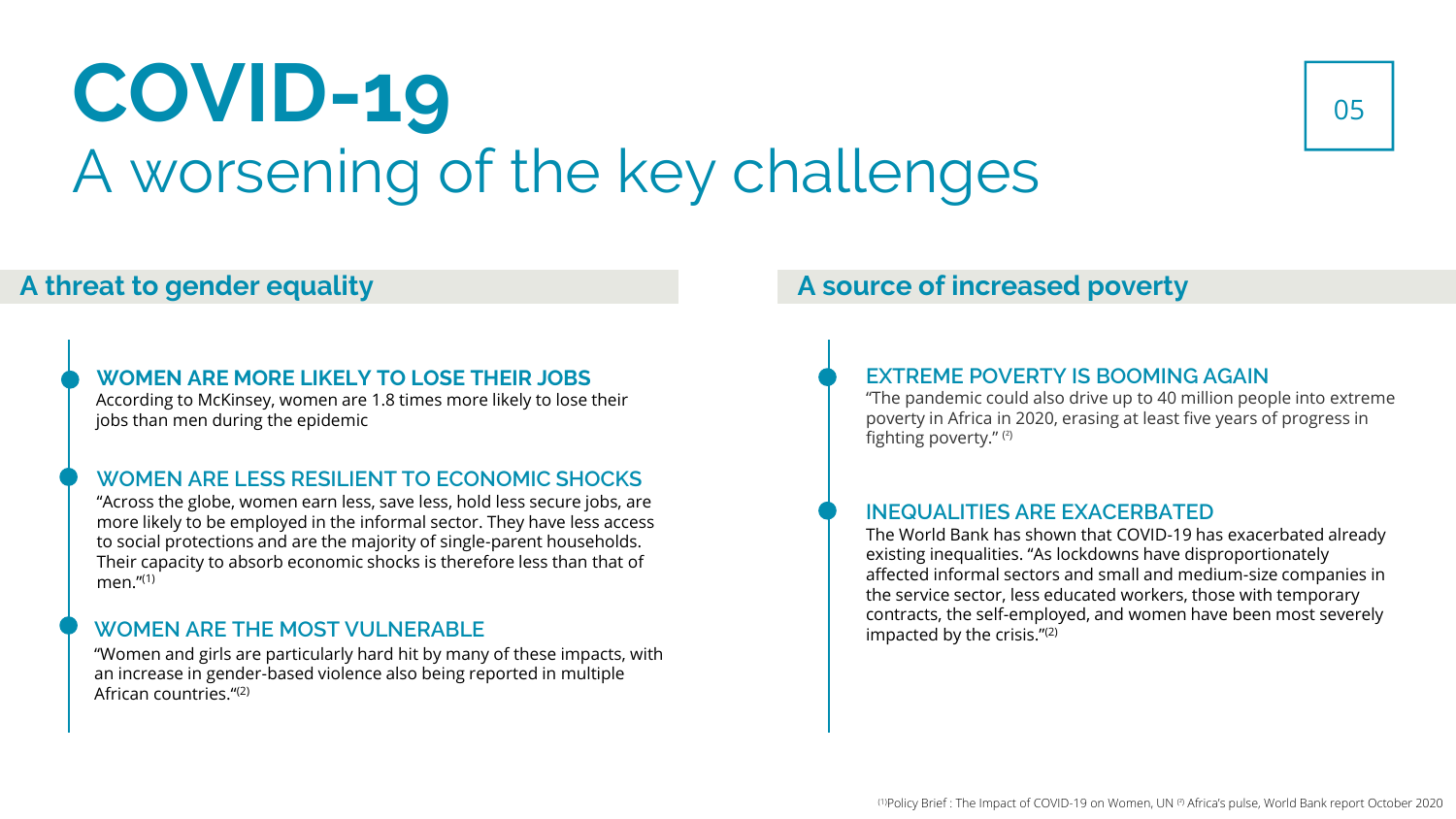### **SUB-SAHARAN AFRICA** The untapped potential of women social entrepreneurs



of African women are entrepreneurs in Africa and contribute from 7 to 9% of the continent's  $GDP<sub>(1)</sub>$ 



of female entrepreneurs surveyed in Africa are willing to start a business to have a positive impact on society in 2019. (1)

### **Yet, they face many hurdles**

#### **LACK OF HIGHER EDUCATION & EDUCATION GAP**

Female grassroots entrepreneurs lack technical skills (management, basics of law & finance) and consider it is a huge barrier to the development of their businesses.(1)

#### **LACK OF INFORMATION & PROPER SUPPORT**

Grassroots entrepreneurs are often isolated, thus more likely to lack mobility, digital connectivity, proper information about guiding or financing structures and how to reach out to them.

#### **LACK OF ACCESS TO FINANCING**

"The difficulty accessing financing structures and lack of advice on fundraising make raising capital challenging, particularly for women."(1)

06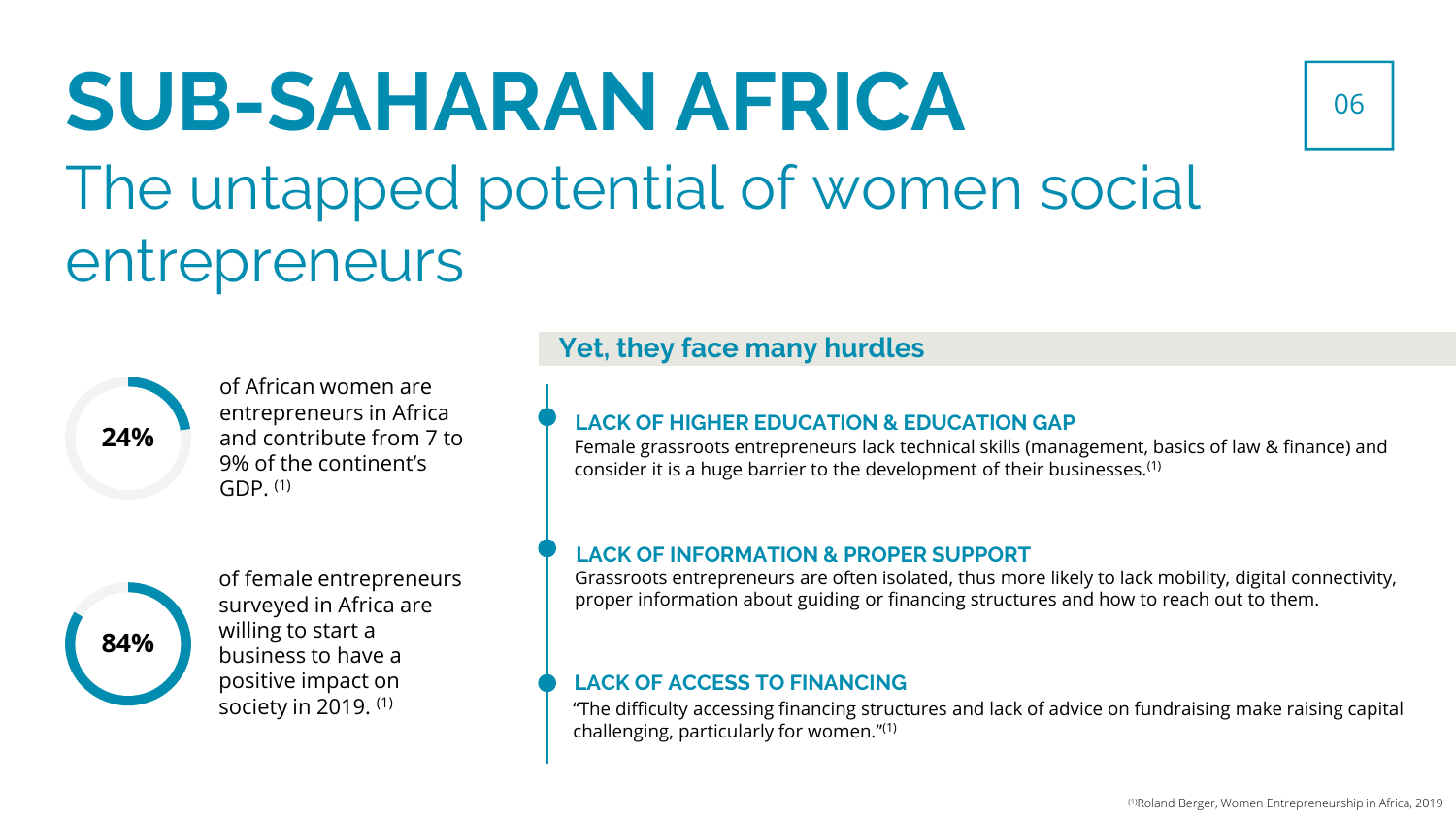# **BEHIND THE UWEZO PROJECT WHO WE ARE**



- The team
- The NGO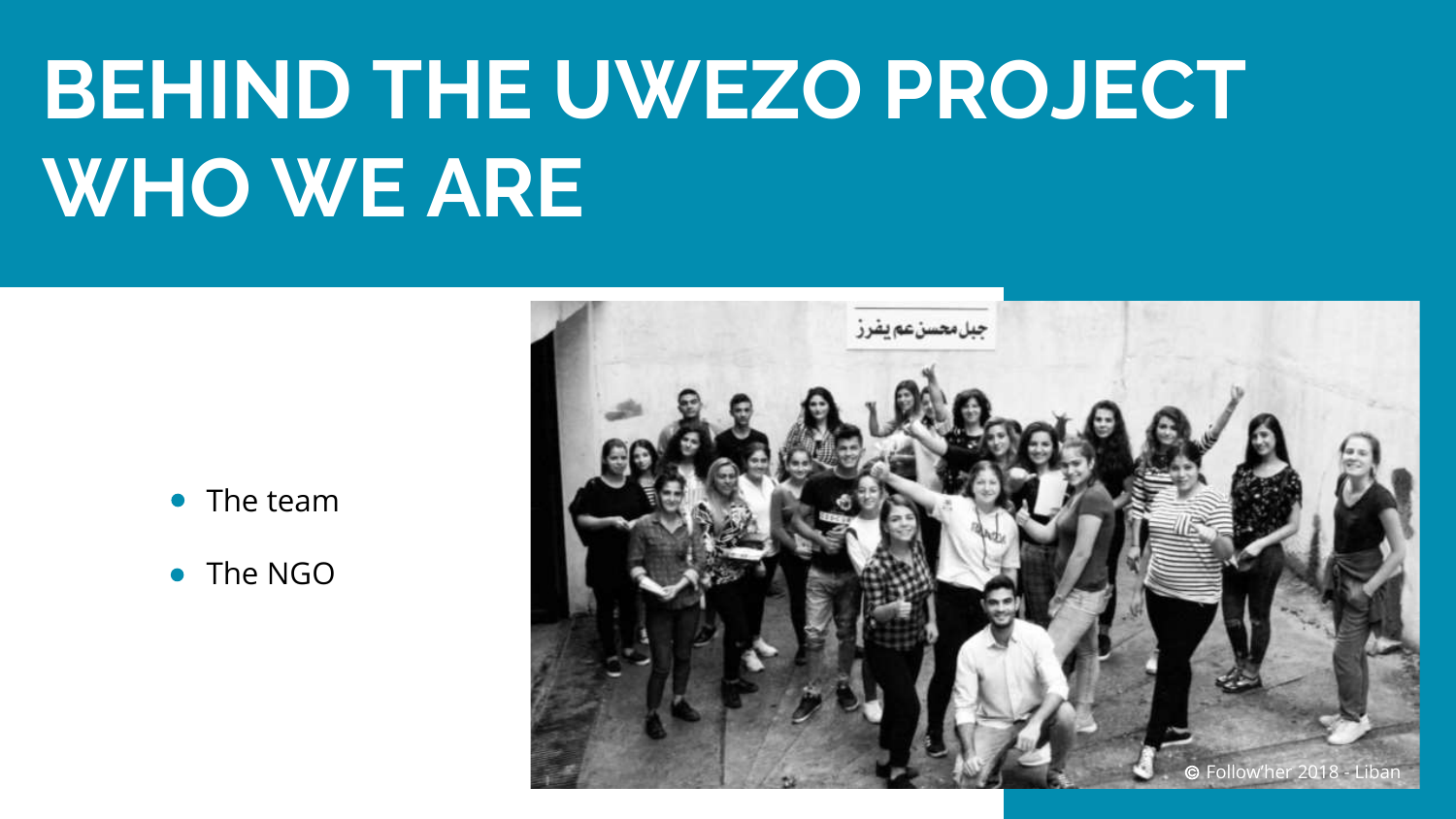### **THE TEAM**



### Juliette GABRION

#### **President of Follow'her, Project coordinator - Fundraising**

Graduated from **ESSEC Business School**, Juliette is a **freelance consultant in the development sector.** She became president of Follow'her in 2019 after one year of managing projects for the NGO.



### Juliette VIGATO

### **Member of Follow'her, Project coordinator - Partnerships**

Juliette studied management at **HEC Paris Business School** with a focus on **social innovation and inclusive business**. After several professional experiences in the field of social entrepreneurship in Africa, she joined Follow'her's team last year.



### Joana PINA

#### **Member of Follow'her, Research & Report coordinator**

Graduated from **ESSEC Business School**, Joana is a **freelance consultant and analyst** in the **sustainable finance industry**. She joined Follow'her last year.



### Emeline DUKIC

#### **President of They Act For Women, Communication manager**

Graduated from **Emlyon Business School**, Emeline is a **consultant in sustainability development**. She founded They Act For Women, communication partner of Follow'her.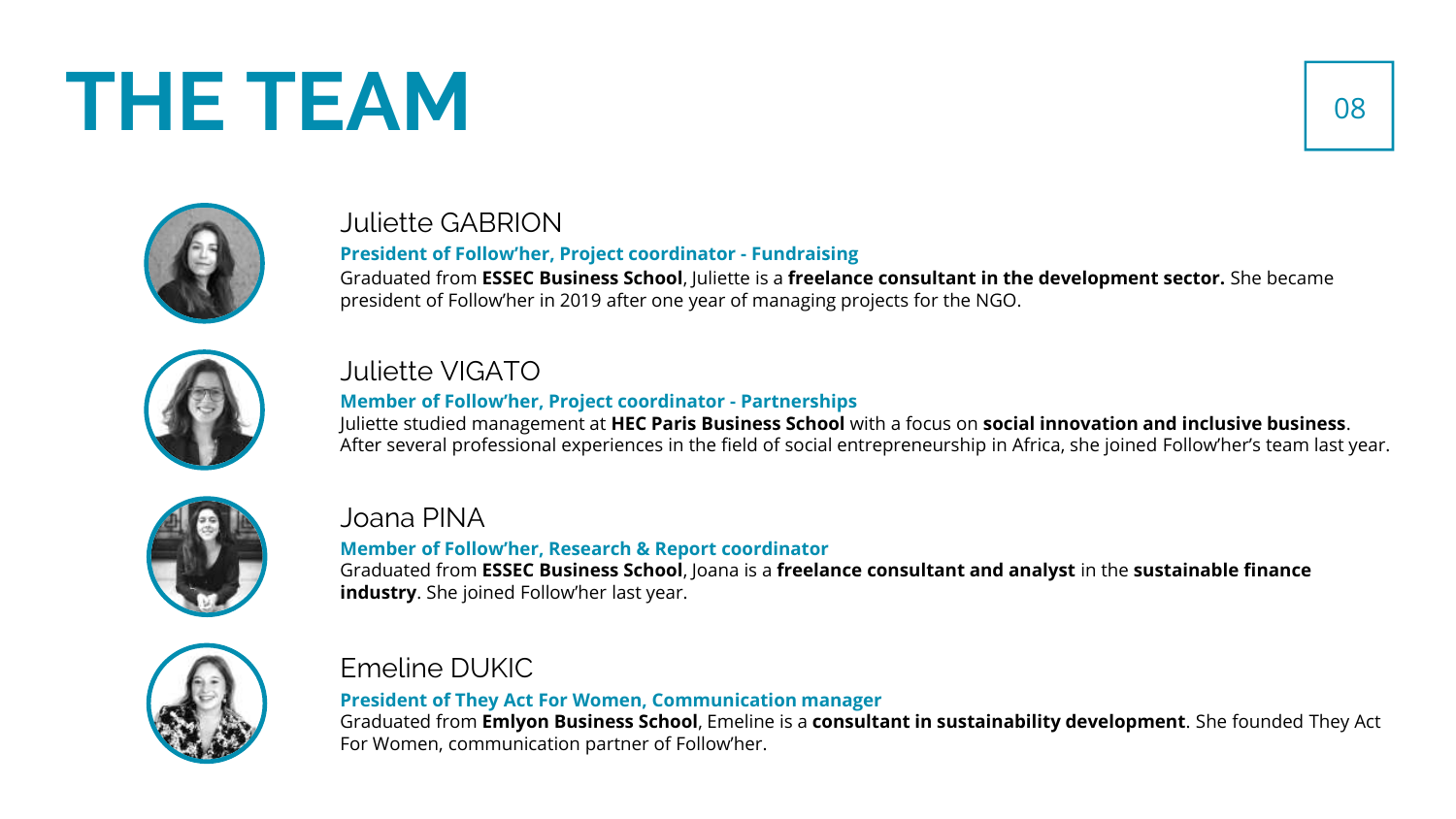### **THE NGO** Follow'her



#### **Our NGO:**

• Follow'her is a French NGO providing support to social entrepreneurs in Africa & in the Middle-East since 2014

### **Our approach:**

We focus on grassroots entrepreneurs isolated from the entrepreneurial ecosystem We target projects combining women empowerment & environmental impact

### **Key numbers:**

**12** projects supported since 2014 in MENA and Sub-Saharan Africa **6** years of experience helping NGOs and social entrepreneurs **200+** women beneficiaries of our projects

### **Our three means of action**

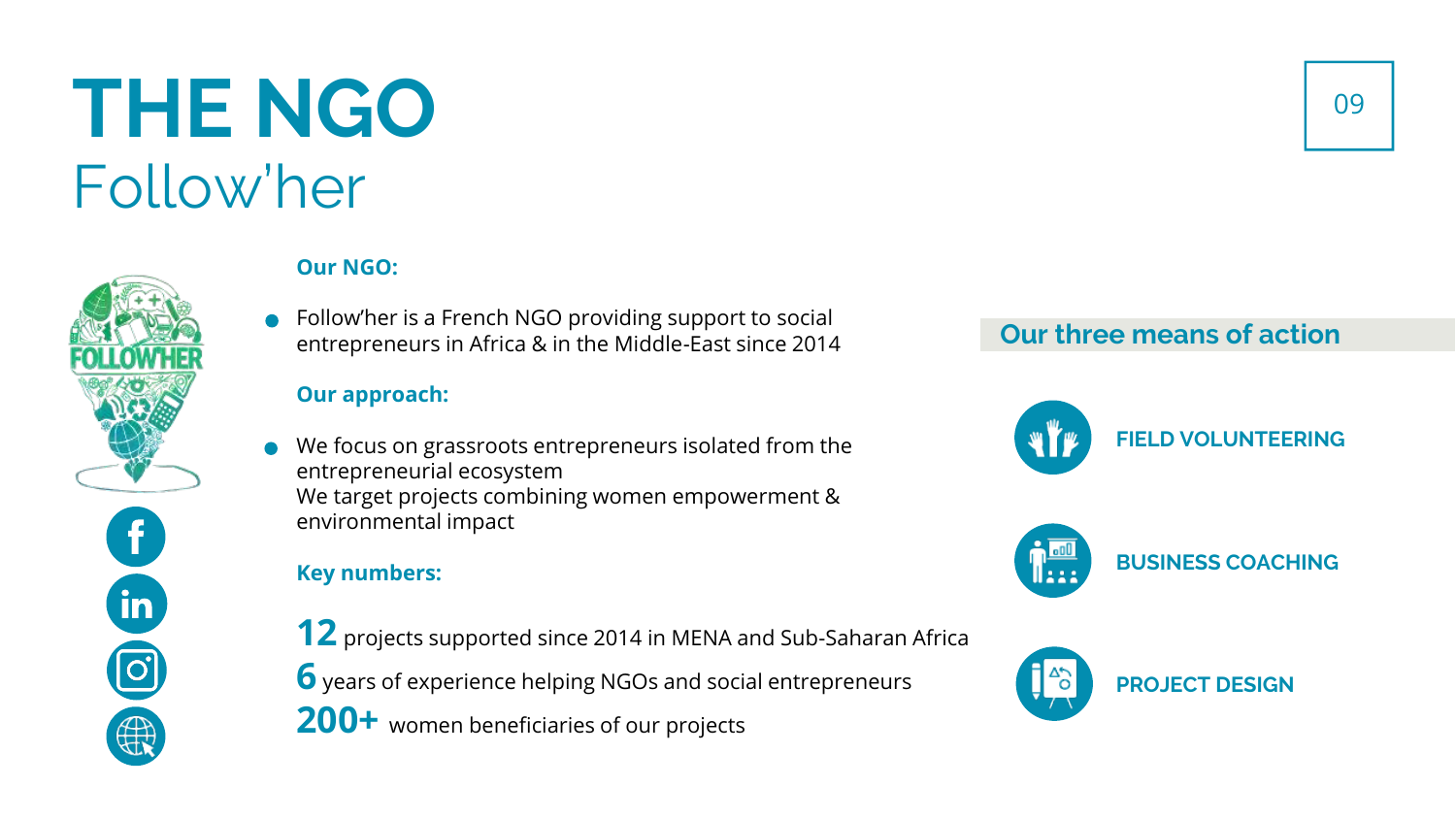# **OUR SOLUTION THE UWEZO PROJECT**



*Unleashing the potential of grassroots women social entrepreneurs in Sub-Saharan Africa*

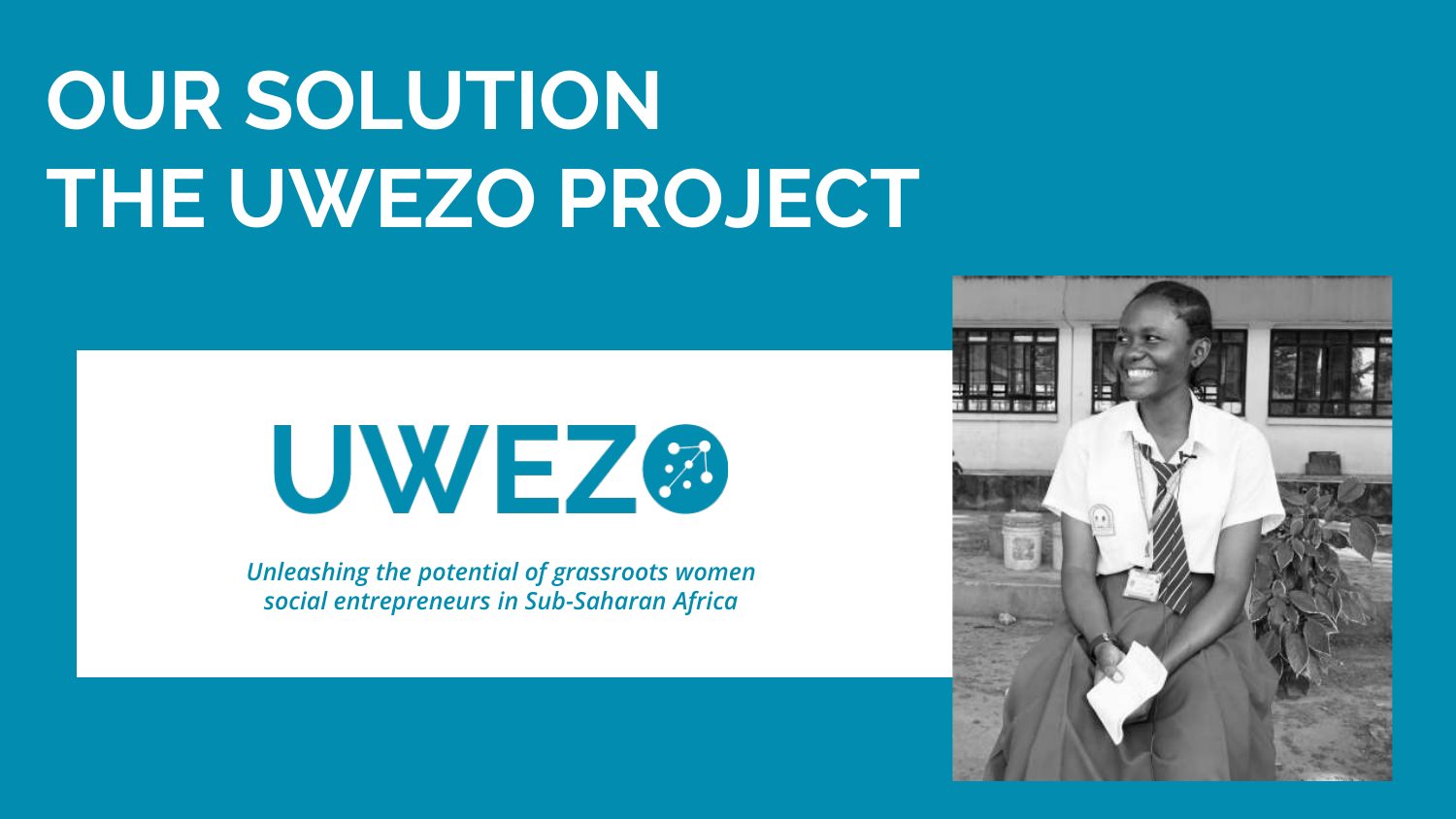### **OUR VISION** 11

**«**

**»**

*Women social entrepreneurs, especially from underprivileged communities, have the power to foster inclusive development and to end the vicious circle of poverty, while addressing rampant social and environmental issues.*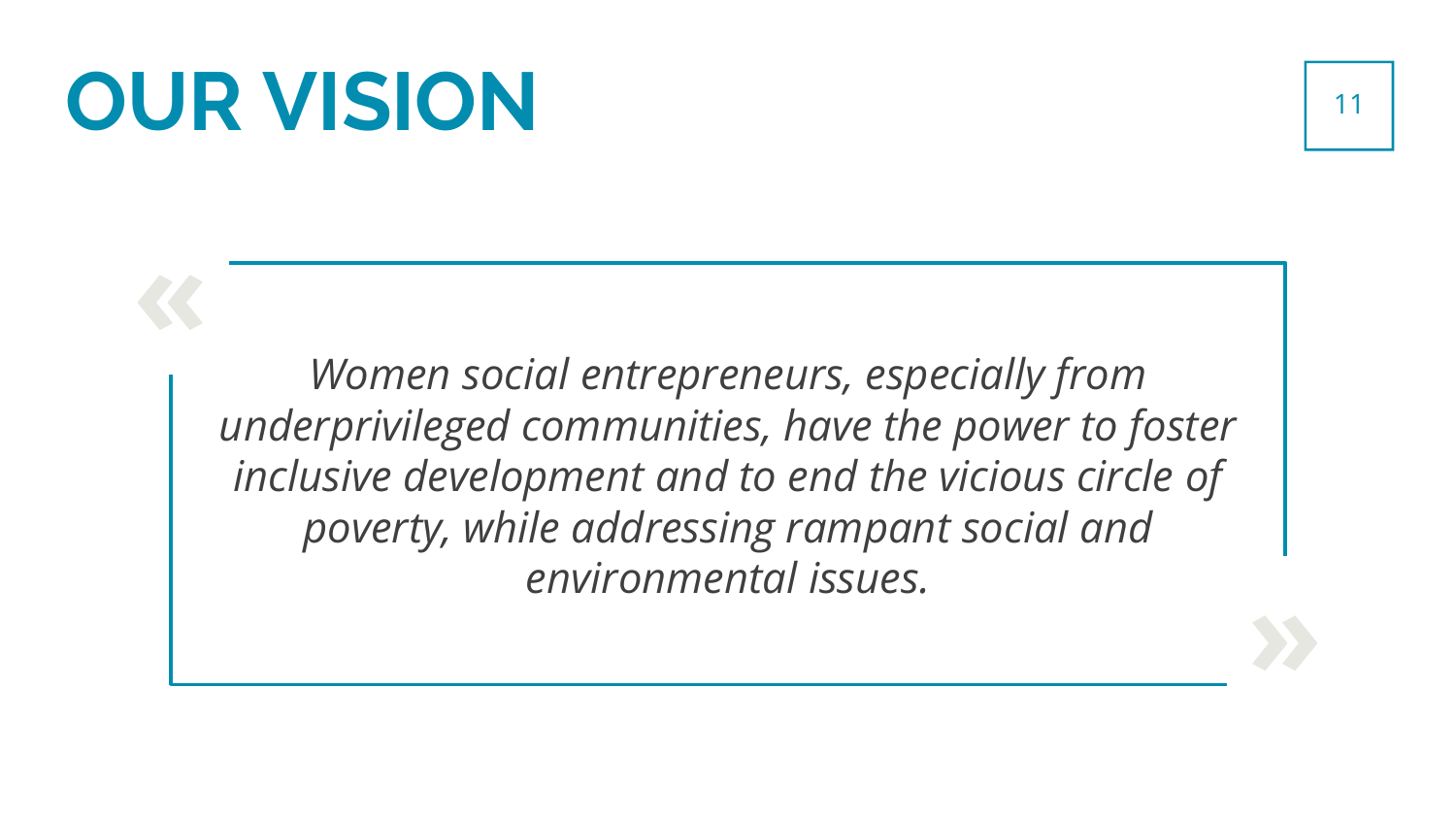### **OUR MISSION**



We aim at **unleashing the potential** (UWEZO in Kiswahili) **of social entrepreneurs from underprivileged communities in Sub-Saharan Africa** focusing on projects tackling **environmental and gender equality issues** in communities.



We want to provide these women with the appropriate **guidance**, **support**, **financing and network** so that they can thrive and maximize their impact.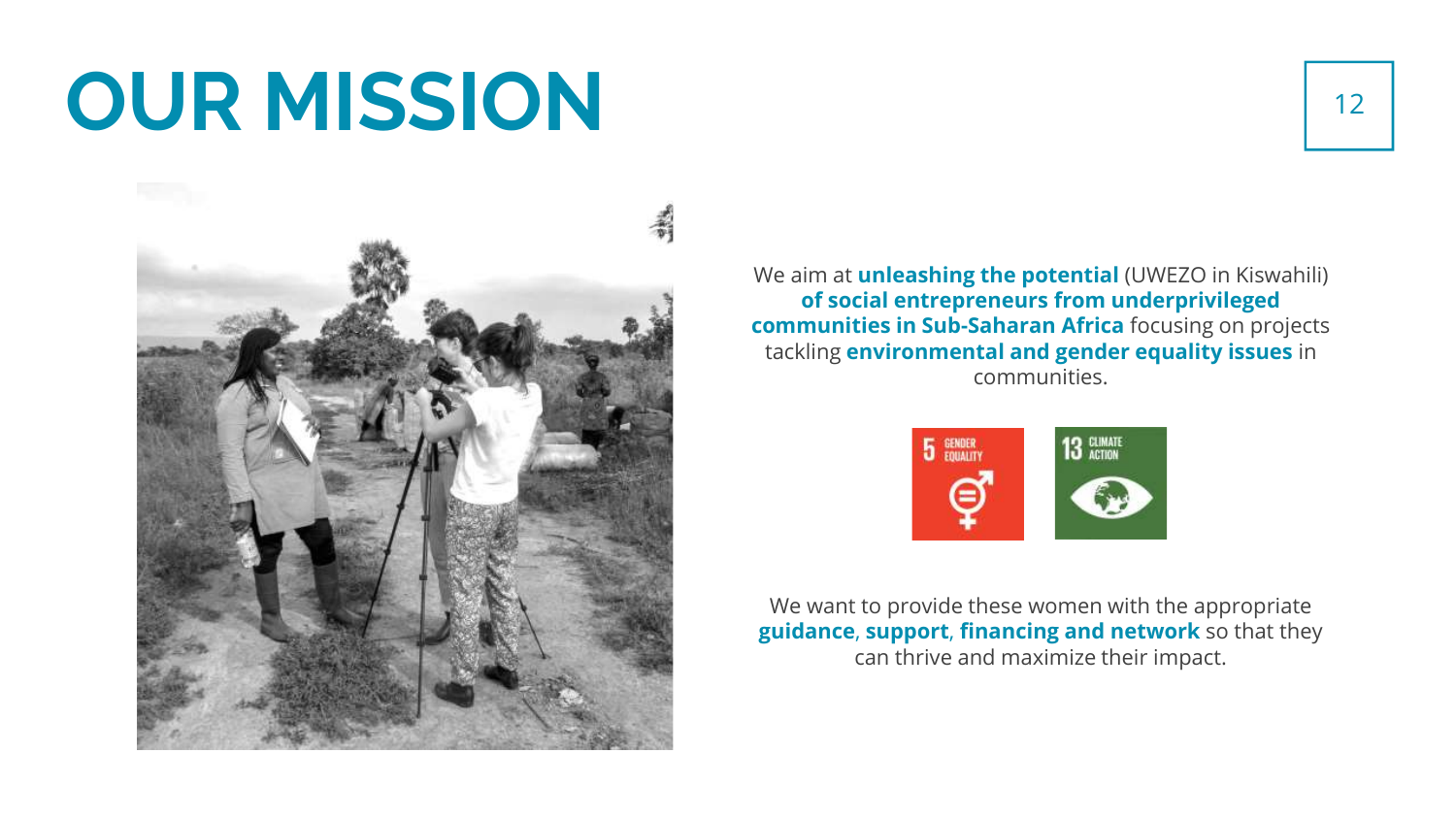# **OUR MEANS OF ACTION** 13

**SUPPORT** women social entrepreneurs from rural and poor urban communities to help them reach their full potential

- **Identification of grassroots** entrepreneurs by local institutions, associations and individuals from our local partners' network
- **Training**
- Business materials : toolkit and directory of supporting structures
- Communication support
- Grants to support their businesses
- **Follow-up and business coaching**



### **CONNECT** these

entrepreneurs with the entrepreneurial ecosystem and facilitate these connections

- Mapping of the entrepreneurial ecosystem stakeholders (from local to international level)
- Matchmaking between entrepreneurs and supporting structures through networking events
- **Matchmaking between entrepreneurs** and volunteers or mentors
- Connections between stakeholders of the ecosystem to harness potential synergies

**ADVOCATE** for an increased inclusion of these entrepreneurs within the social entrepreneurship ecosystems

- Research and data collection on the challenges faced by grassroots women social entrepreneurs
- Practical guide including concrete recommendations for a more connected and optimized ecosystem that better integrates them
- **O** Dissemination of the report to international organizations, NGOs and policy makers & call to action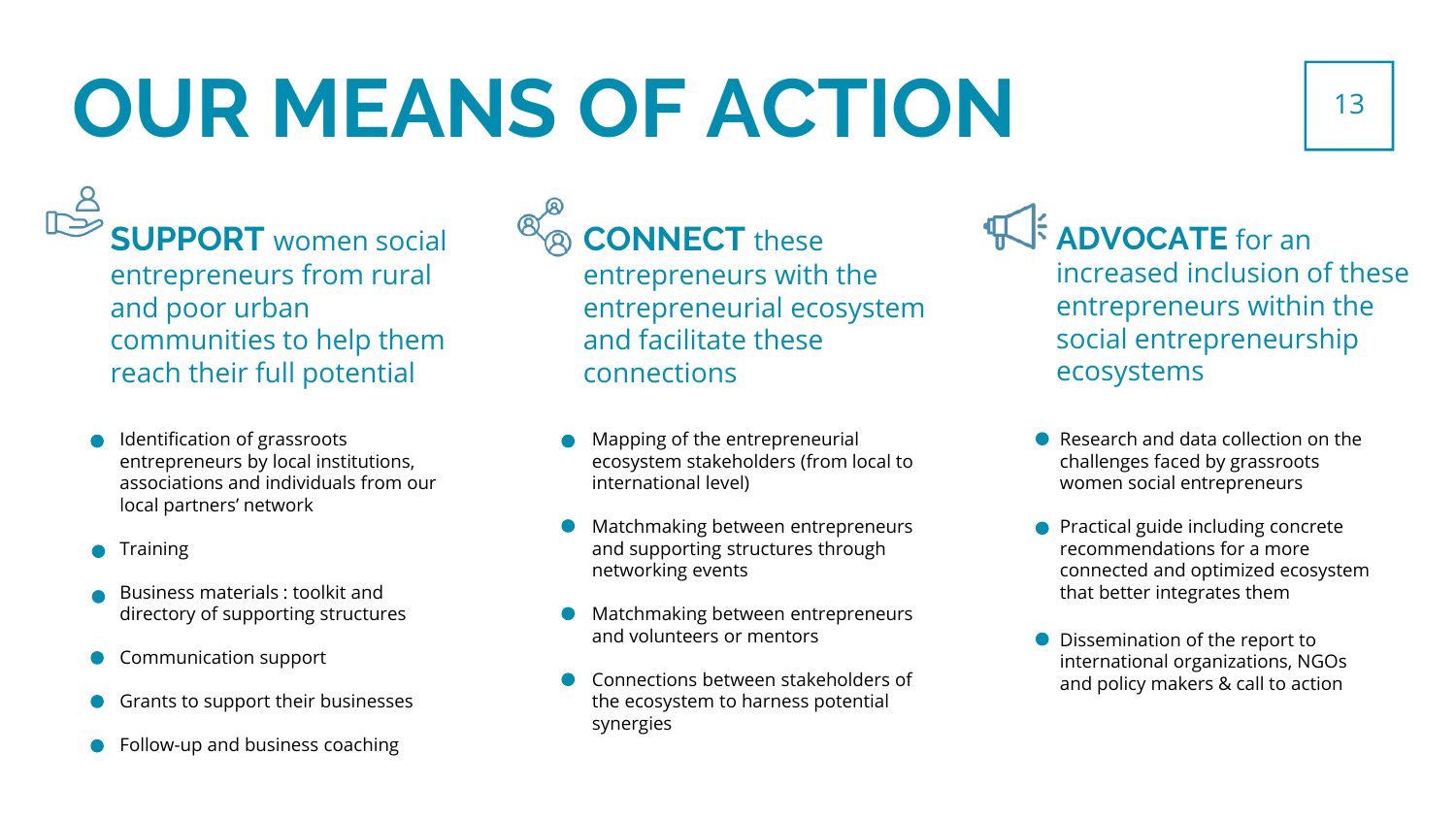# **OUR PILOT EDITION IN TANZANIA**



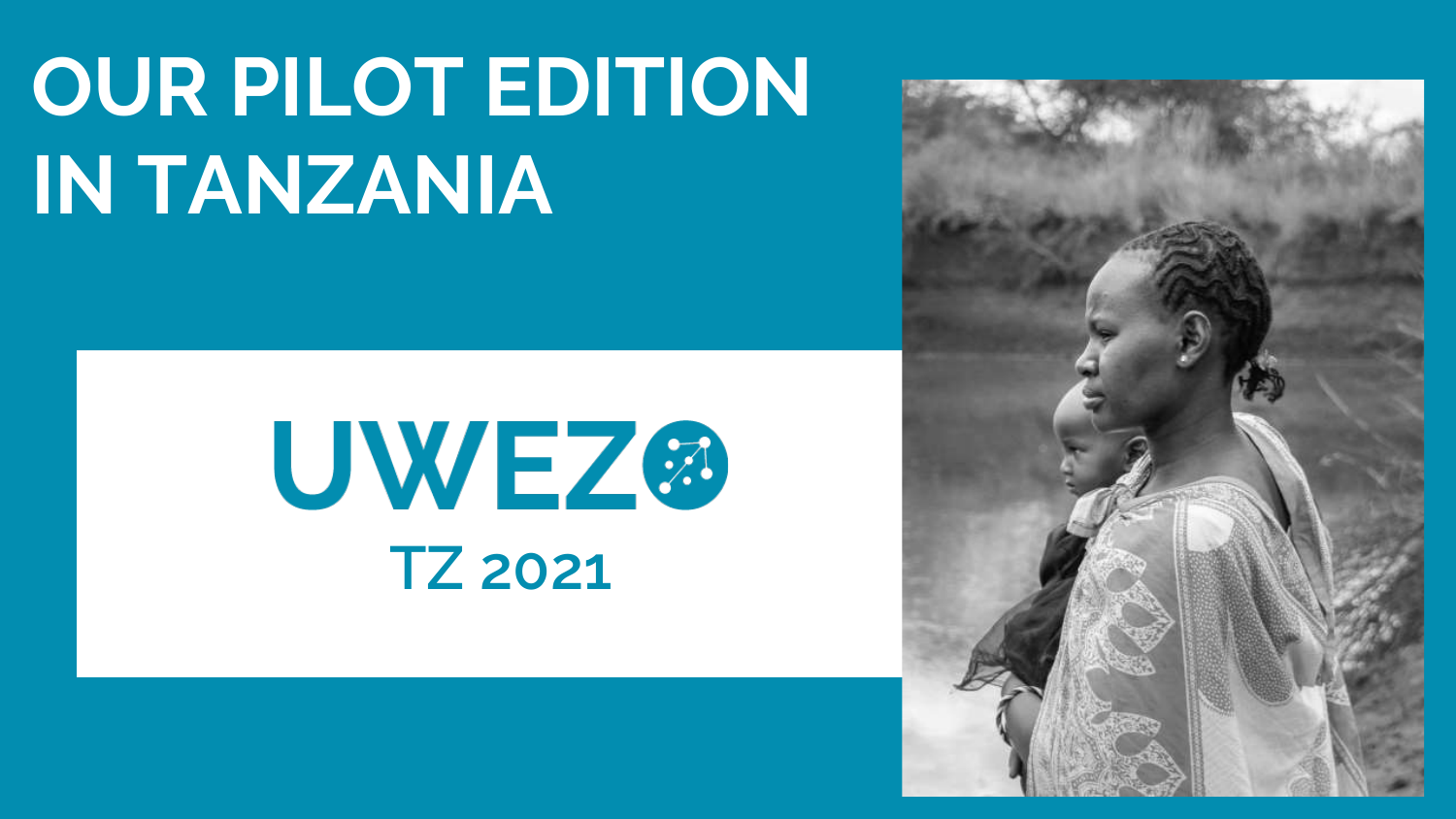## **OVERVIEW OF OUR PROGRAM**

**WHAT ?**

A challenge competition for grassroots women social entrepreneurs Winners will be awarded with entrepreneurship training, participation to a networking event, connection to funding opportunities and a 6-month business support with local and experienced entrepreneurship coaches and trainers from Unleashed Africa, our main partner.

**WHERE ?** In Dar Es Salaam and Zanzibar, where 2 training sessions will be held.

### **WHEN ?**

The application process starts in April 2021 and the training will take place in August. The follow-up support will last until December 2021.

**WITH …**

Unleashed Africa, our main partner and local coordinator for this edition. UA is a social enterprise founded in 2016, focused on youth development, social innovation and entrepreneurship. They will work on project sourcing, deliver the training & ensure the follow-up.



Social Tanzanian enterprises supported in 2020

**28** 

### **4 000**

Girls benefit from UA's online platform for youth empowerment

**5**

Years of experience in the field of social entrepreneurship and women empowerment

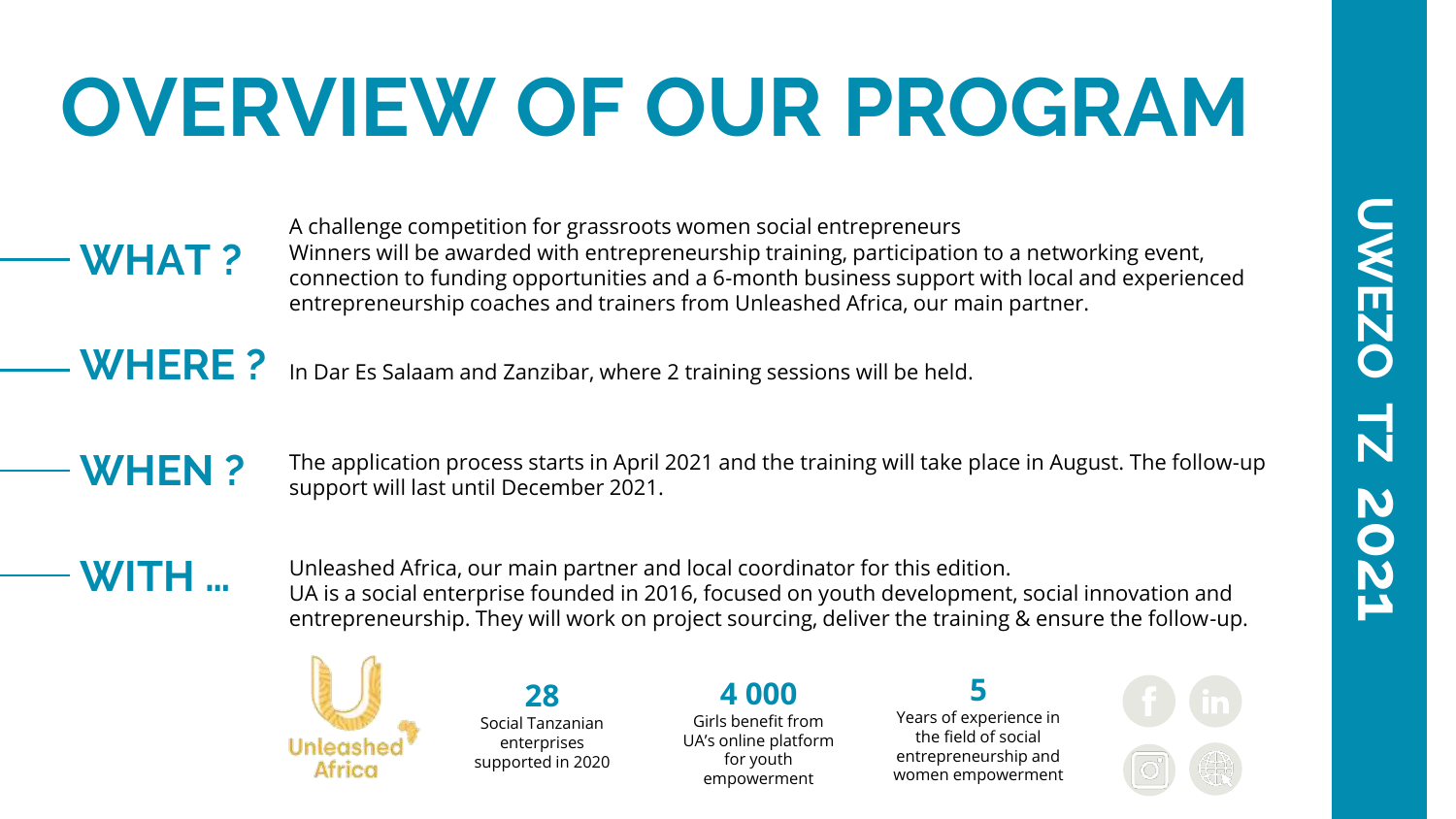### **BENEFICIARIES TARGETED** Selection criterias –TZ 2021

#### **PROFILE**

- Women aged between 18 and 35 years old
- Residing and conducting their business in Dar es Salaam, Kisarawe or Zanzibar in underprivileged communities
- Limited resources for their businesses (especially financial and human resources) & isolated from the social entrepreneurship support ecosystem

#### **SOCIAL MISSION**

- The project impact combines women empowerment, sustainable development, environment
- The project fosters the development of an identified community in a sustainable and inclusive way

#### **ENTERPRISES**

- Between early stage and scale stage : proof of concept is required & post-revenue businesses are favored
- Real potential for scaling up and increasing impact in a significant way

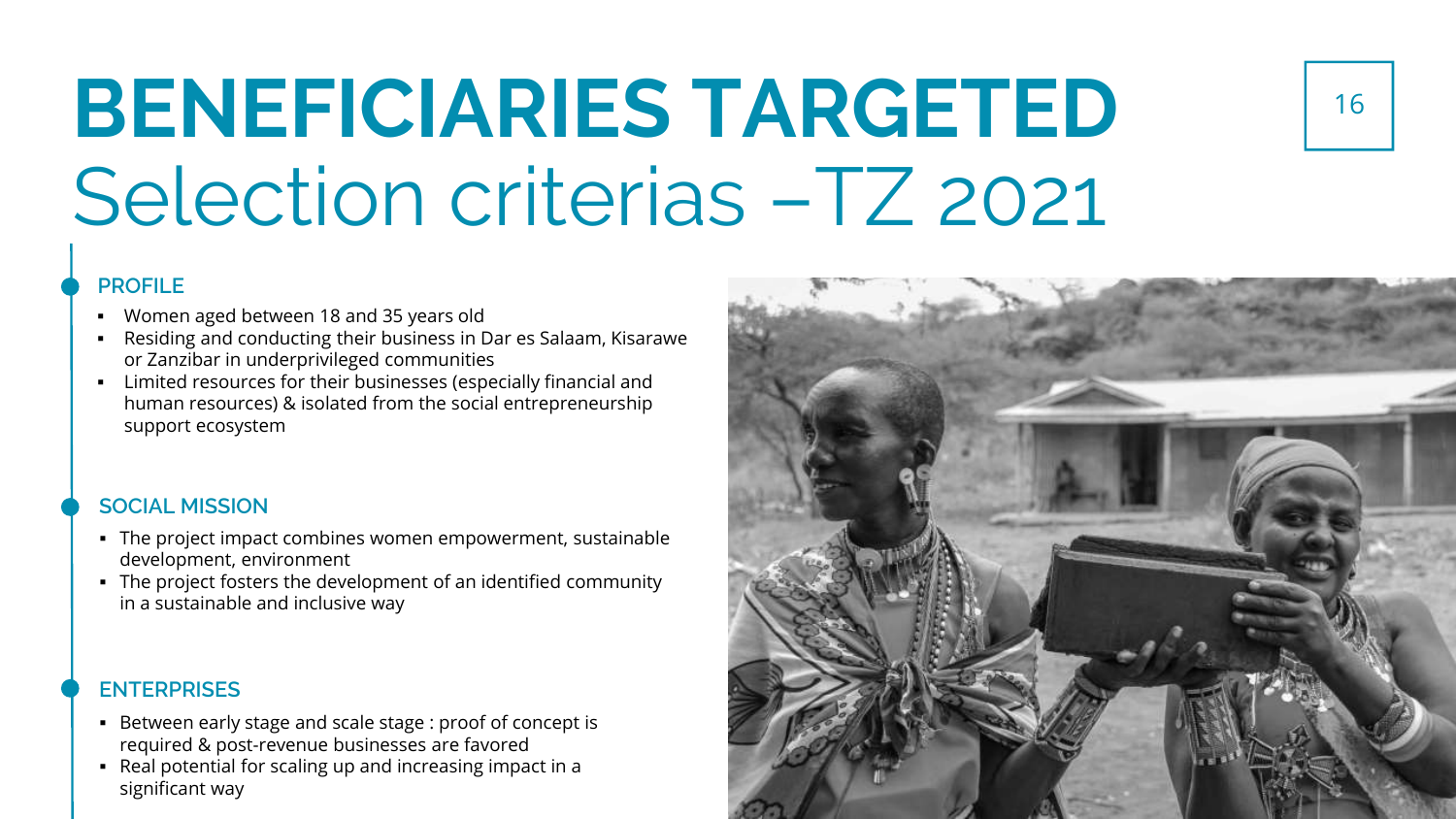## **BENEFICIARIES TARGETED** What UWEZO will bring to them



- 6-days of entrepreneurship training for the selected entrepreneurs: entrepreneurs who show the most potential and impact (verification of the projects and needs assessment through to field visits)
- Online promotion of the projects:  $\bullet$ social media strategy, interactions with local media
- Grants for high-potential projects  $\bullet$ Business toolkit and mapping of supporting structures
- Follow-up and personalized coaching  $\bullet$

- Connection to local stakeholders through a pitching event
- Building of long-term relationships to connect these entrepreneurs to supporting structures at any time
- Connection to international volunteers and mentors

**SUPPORT**  $\otimes^{\otimes}_{\otimes}$  **CONNECT**  $\otimes^{\otimes}_{\otimes}$  **CONNECT**  $\otimes^{\otimes}_{\otimes}$  **ADVOCATE** 

● Research on the challenges faced by grassroots women social entrepreneurs

17

- Practical guide including concrete recommendations for a more connected and optimized ecosystem that better integrates them
- **O** Dissemination of the report of Uwezo TZ 2021 to international organizations, NGOs and policy makers & call to action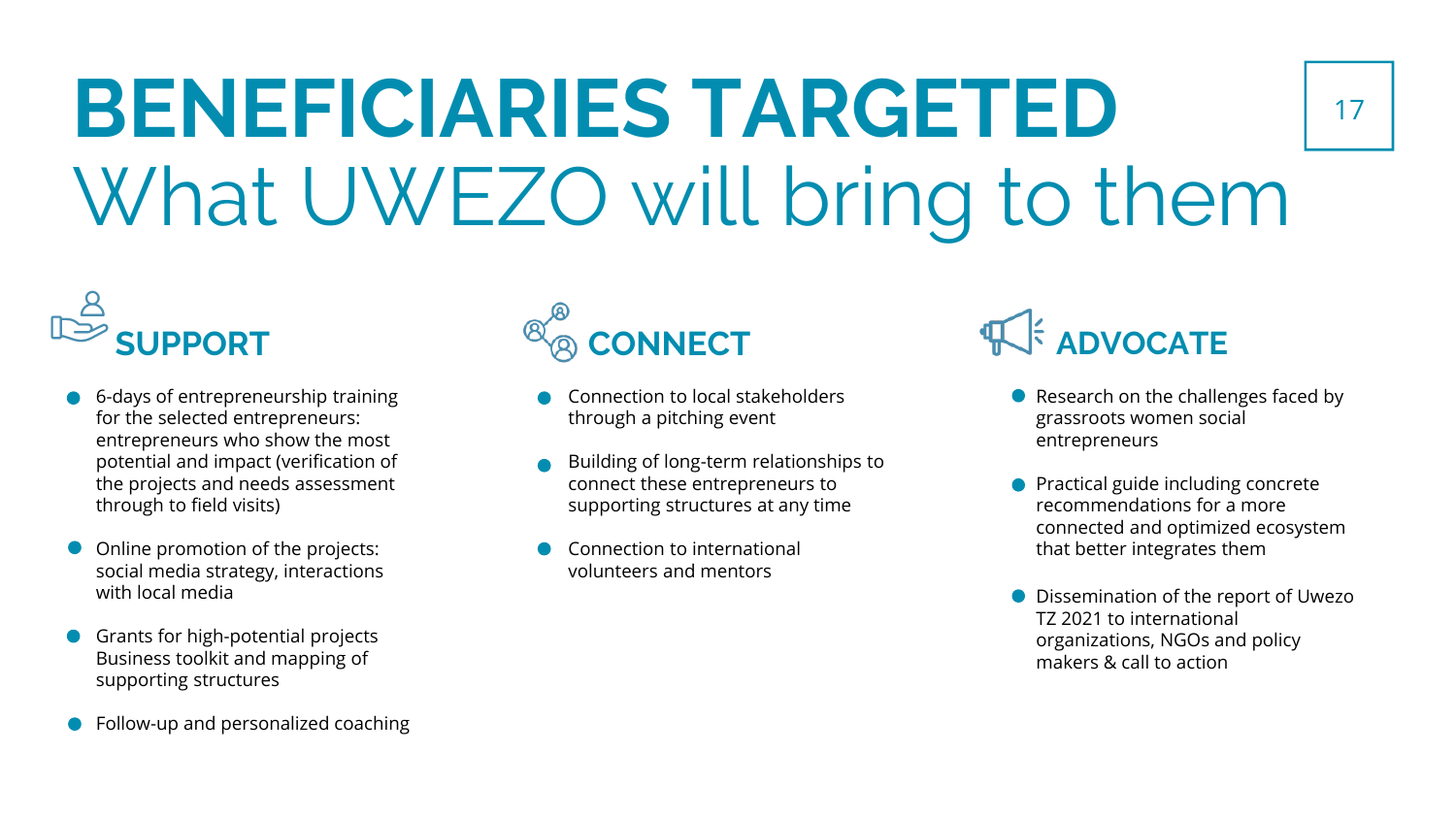### **BENEFICIARIES TARGETED** A concrete example

Do you want to picture what the social enterprises supported by UWEZO would look like? In 2018 and 2019, Follow'her supported a young social entrepreneur in Kenya who would perfectly match UWEZO's criteria!

#### **The entrepreneur**



Eliza Ntukai Lesale is a 27 year-old entrepreneur. She lives in an isolated Maasai community, located 4 hours away from Nairobi in 4x4. She has a high school diploma, speaks English but is not digitally literate. Married to a Maasai man, she has to take care of their 4 children.

#### **The social enterprise**



Maji Mamas is a social enterprise training and employing 28 Maasai women to build water tanks. It enables these women to get their own source of revenue and provides an easy and free access to clean water to families within their communities.

#### **Obstacles to growth & scaling up**

- No business model, no regular source of revenues, depends on grants
- Prices fixed without market analysis & costs calculations
- Lack of digital literacy for Eliza
- No financial or monitoring tools

#### **Support from Follow'her**

- Basic digital literacy training (Google drive, Word, Excel)
- Creation of a basic book of accounts
- Training on the basics of financial calculations with a focus on price setting & costs calculations
- Elaboration of a business plan & advice on formal registration
- Increase of online visibility creation of social media accounts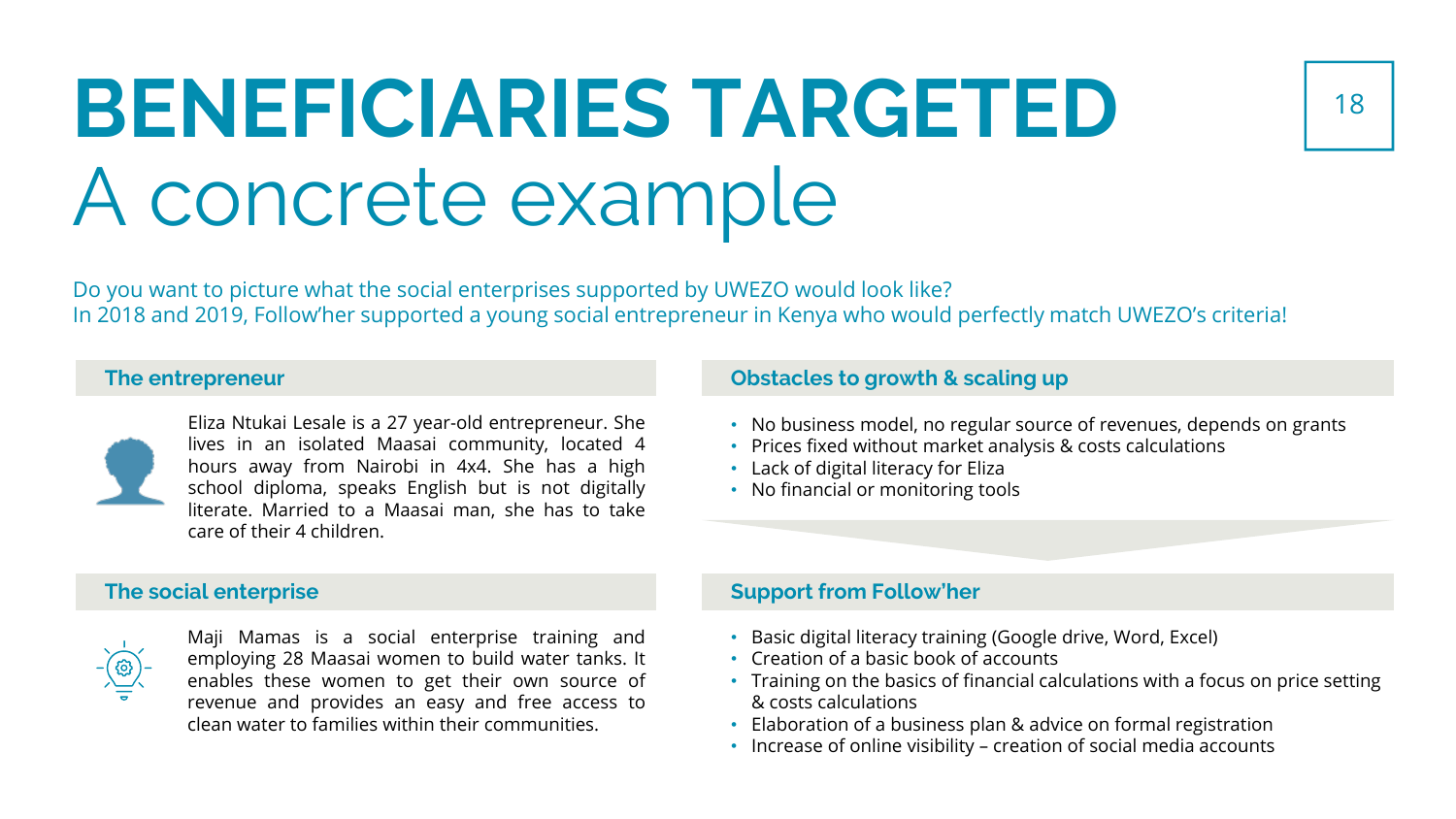### **TIMELINE - UWEZO TZ 2021** <sup>19</sup>

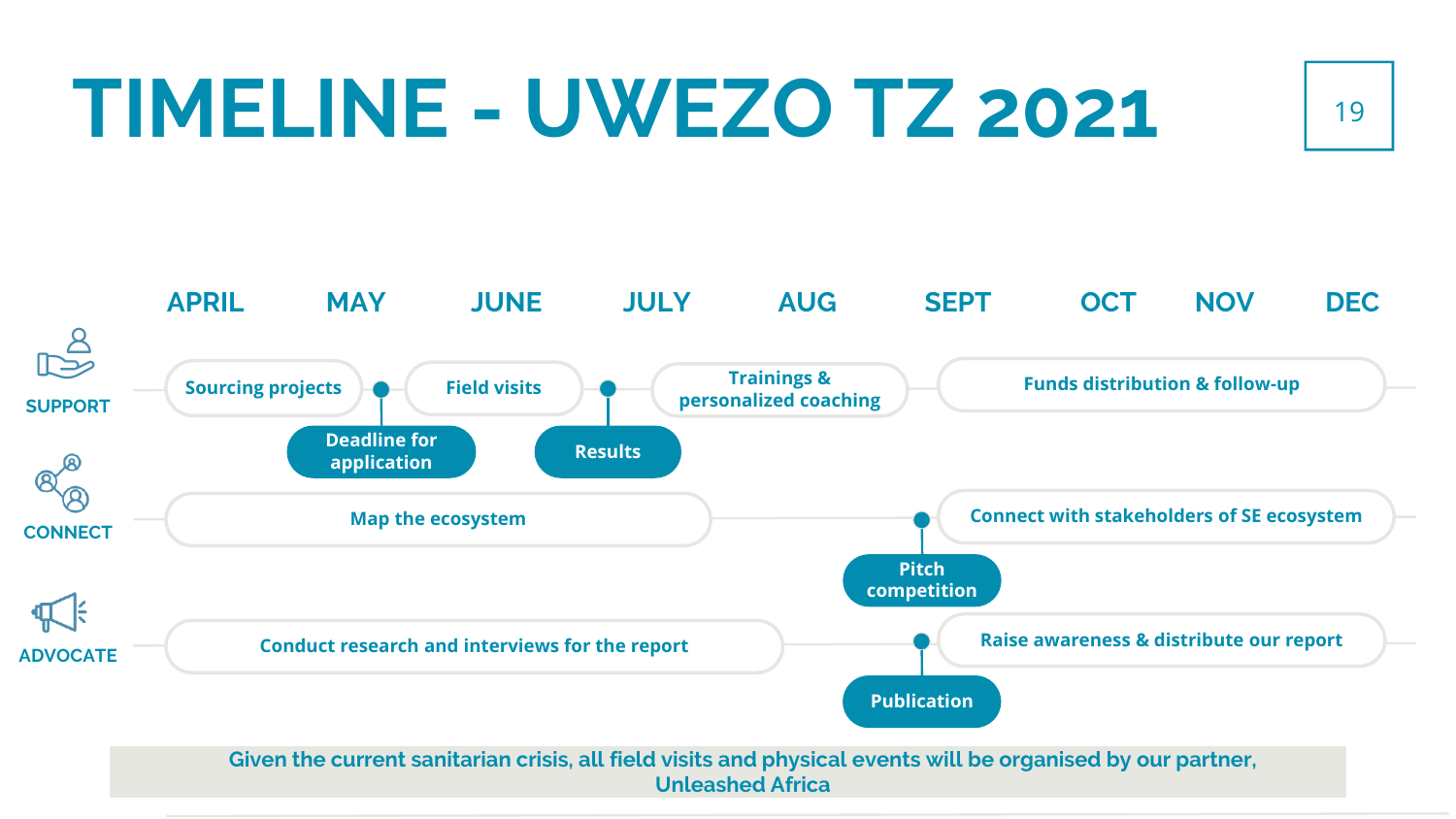## **EXPECTED RESULTS** <sup>20</sup>

The performance of the UWEZO project is monitored through key qualitative and quantitative indicators that are reported on a monthly basis. Here are our main expected results:

**30** high-potential social enterprises identified throughout the UWEZO challenge

**20** promising grassroots women social entrepreneurs trained

**1** pitch competition with networking opportunity

**1** synergy workshop conducted with at least 5 funding and support structures of the ecosystem

**ADVOCATE**

**CONNECT**

**SUPPORT**

**30** stakeholders of the entrepreneurial ecosystem interviewed for our report

**1** online presentation event of the report gathering at least all structures involved in UWEZO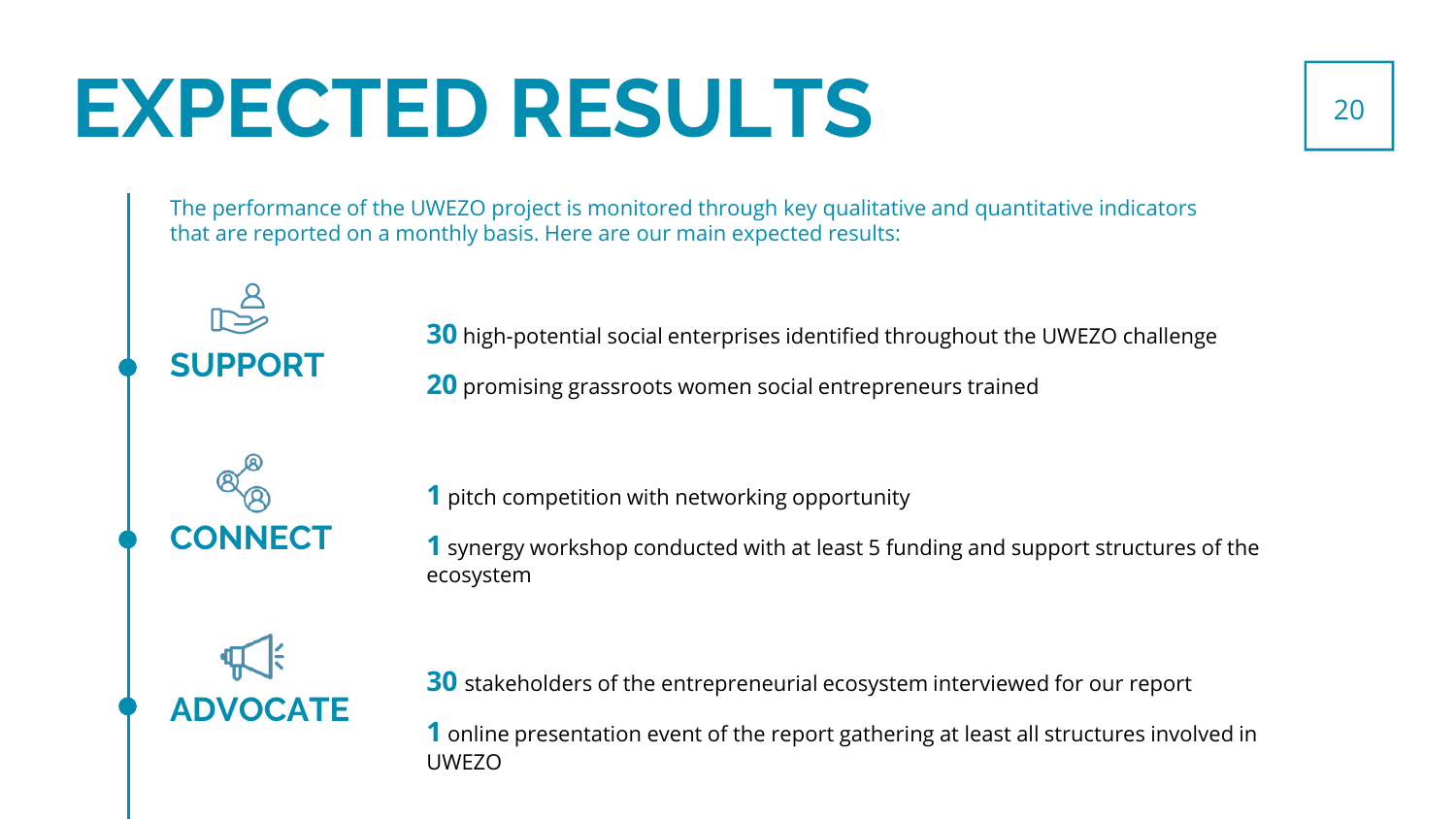### **IMPACT MEASUREMENT** Our methodology

#### Women social entrepreneurs & their communities

- Economic & political empowerment of women
- Socio-economic development of communities
- Positive environmental impact



**SUPPORT**

Women social entrepreneurs Entrepreneurial ecosystem stakeholders



Women social entrepreneurs Social entrepreneurship structures

• Relational capital & network building

- Ecosystem development
- Political empowerment of women - improved status and influence among policy makers & communities
- Ecosystem development & transformation
- Awareness

### **BENEFICIARIES IMPACT DIMENSIONS VERIFICATION MEANS**

We ensure a thorough verification process throughout:

- One-on-one interviews conducted with challenge finalists at different stages: 6 interviews over a oneyear period, with baseline assessment before the training
- Field mission by volunteers
- Monitoring of social networks & trends within the ecosystem
- Regular check-in calls with stakeholders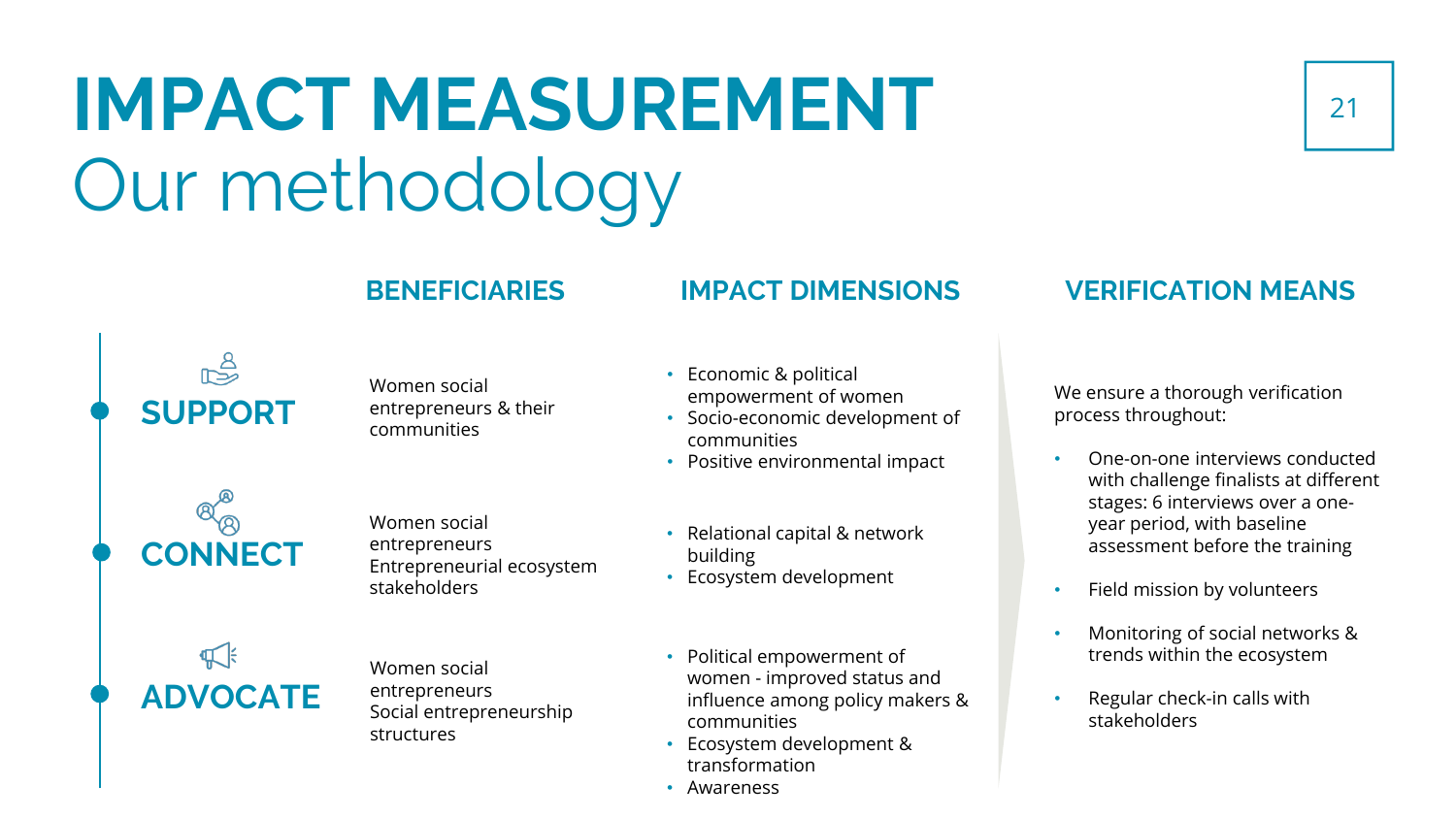# **TANZANIA 2021, WHAT COMES NEXT?**



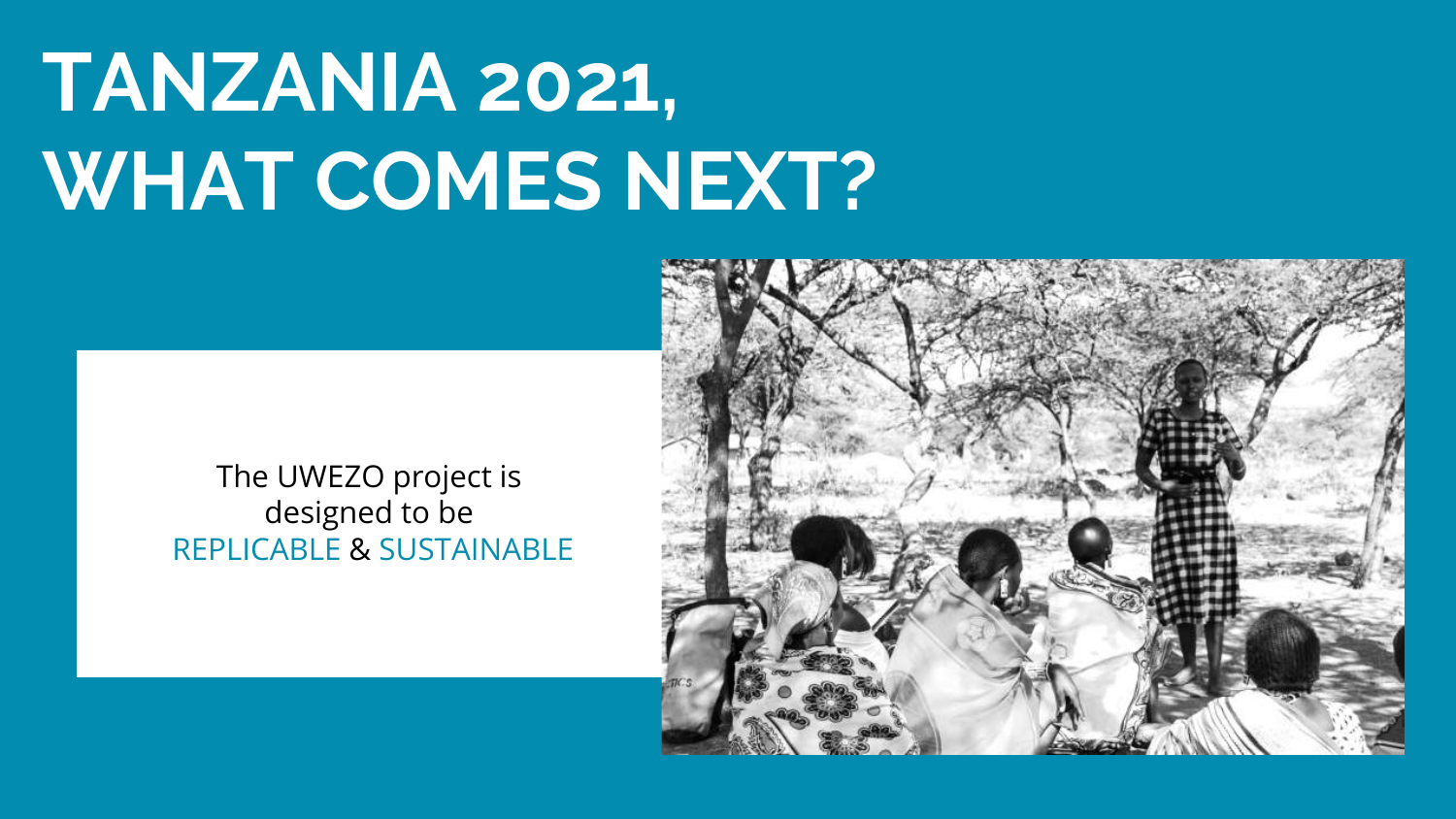## **OUR DEVELOPMENT PLAN** 23

### **PILOT EDITION**

Our pilot edition in Tanzania is meant to be replicable in the area targeted but also to be extended to other regions of Tanzania (Arusha, Iringa, Dodoma). Each edition will enable us to collect data about the entrepreneurs so that we can improve the following editions.

### **SCALE UP**

Once the sustainability of the project in Tanzania is ensured, our goal is to scale up to 3 other countries in East Africa (Kenya, Uganda, Rwanda) within a few years. Each edition's assessment and improvement will upgrade each part of the project: Support, Connect & Advocate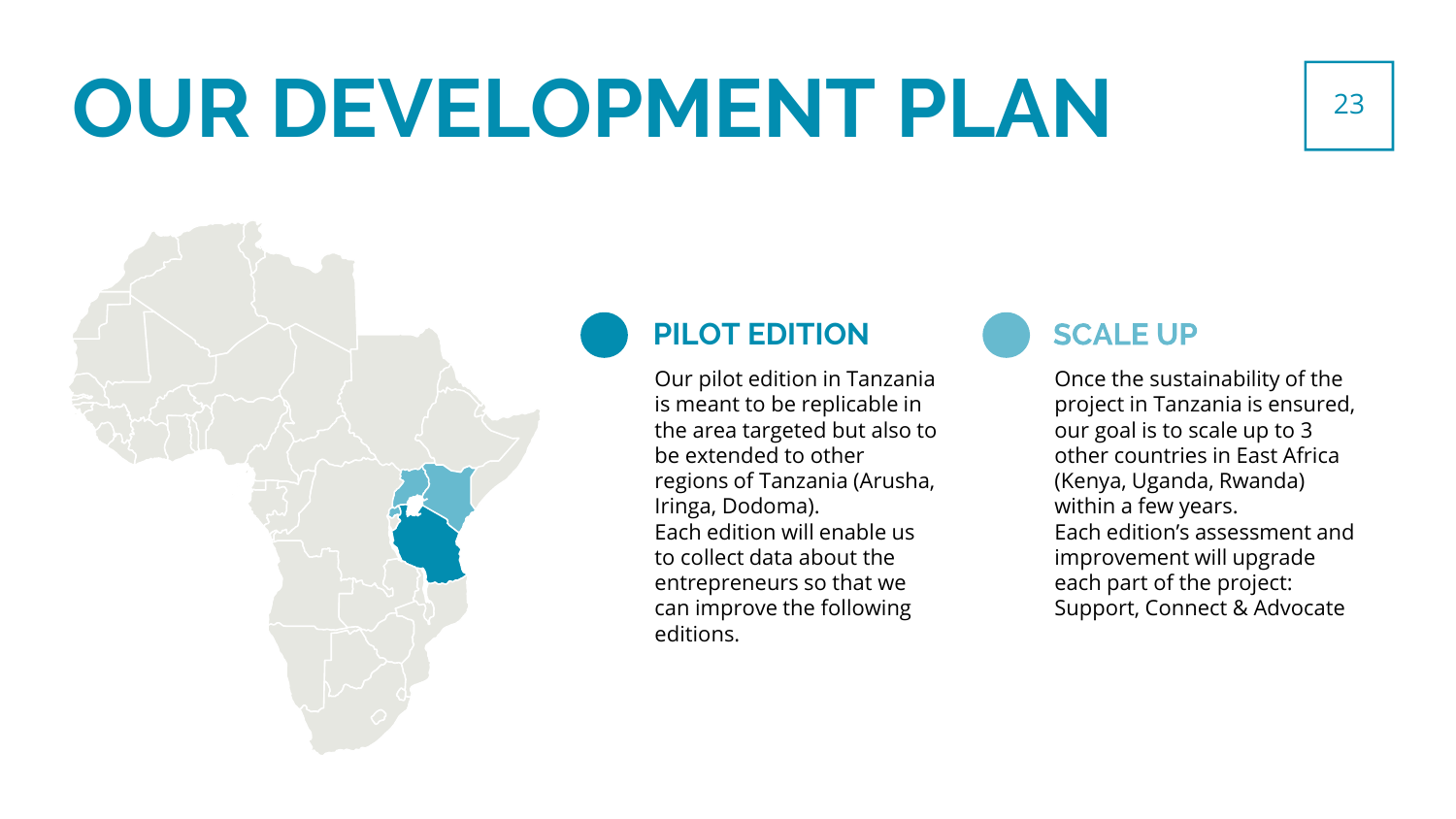# LET'S WORK TOGETHER 124

If you share our vision and you want to contribute to unleashing the potential of grassroots women entrepreneurs, we would love to explore collaboration opportunities, whether technical, financial or related to communication strategies.